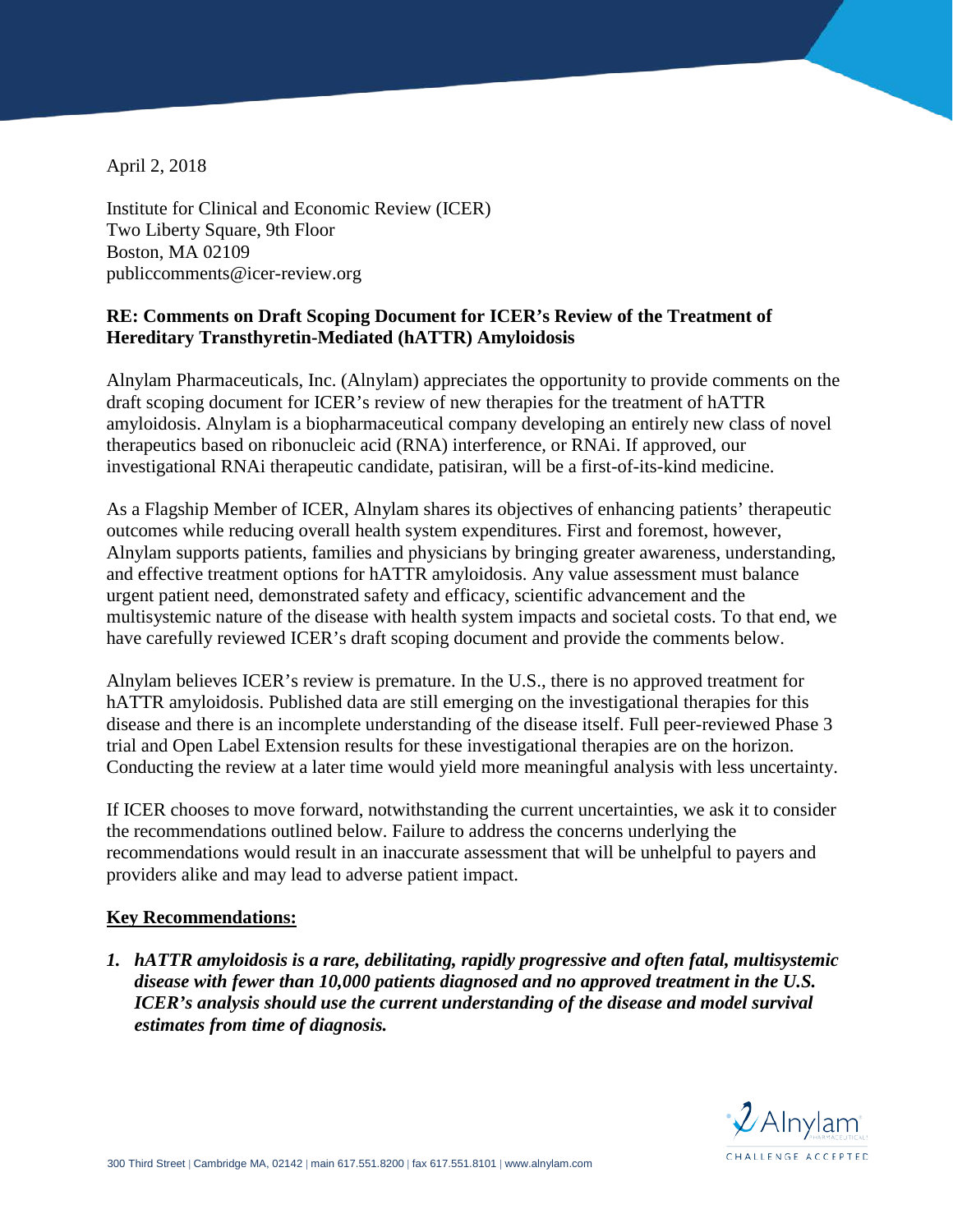ICER defines hereditary ATTR (hATTR) amyloidosis as familial amyloid polyneuropathy (FAP), separating the condition from familial amyloid cardiomyopathy (FAC) and leptomeningeal amyloidosis. Subsequently, ICER proposes to consider disease progression as a function of neuropathy stage, specifically FAP Stage.<sup>1</sup> However, this approach does not take into account the current medical understanding of hATTR amyloidosis as a single, multisystemic disease in which the majority of patients develop symptoms related to both polyneuropathy and cardiomyopathy.<sup>2-5</sup> The development of cardiomyopathy substantially shortens survival in patients with hATTR amyloidosis and is the most common cause of death among patients in the  $U.S.^{6,7}$  Modeling disease progression as a function only of neuropathy stage is inconsistent with the multisystemic nature of the disease and with ICER's "key measures of clinical benefit," which include both neurologic and cardiac endpoints (Fig. 1.1 in the draft scoping document).

ICER also notes that, if untreated, mortality occurs "approximately 10 years after onset," with a median survival of 5–15 years. Measuring mortality from symptom onset is generally inaccurate, as it relies on patient perception and memory in a multisystemic disease that often makes pinpointing initial symptoms difficult. For the purposes of ICER's evaluation, disease progression should be measured from diagnosis—which is when true treatment decisions begin—rather than symptom onset. Using diagnosis as the basis for assessing mortality, studies show that median survival is 4.7 years, which decreases to 3.4 years for patients presenting with cardiomyopathy.<sup>6,7</sup>

We also suggest that ICER use NT-proBNP, a cardiac biomarker shown to be an independent predictor of survival in cardiac amyloidosis that was collected in both the APOLLO and NEURO-TTR trials, when developing its model.<sup>8-11</sup> ICER's draft scoping document focuses on modified body mass index (mBMI) as a measure associated with survival in hATTR amyloidosis. However, the association of mBMI and survival is limited to patients who have undergone orthotopic liver transplantation (OLT), where mBMI at the time of transplant has been shown to predict survival post-OLT. Given the current absence of published data on the impact of mBMI on survival in the broader hATTR population, NT-proBNP should be prioritized over mBMI as a measure correlated with survival outcome.

To appropriately review treatments, ICER should approach hATTR amyloidosis as a single, multisystemic disease and develop a comparative effectiveness model that includes both neuropathy and cardiomyopathy outcome measures.

*2. Data in hATTR amyloidosis continue to emerge. Current information in the public domain is limited, so any review at this time will be highly assumptive and likely to generate inaccurate results or results that would be unreliable. ICER's therapeutic comparisons must be bound by the current standard of care for hATTR amyloidosis as a multisystemic disease.*

ICER presents orthotopic liver transplantation (OLT) as an event in the model and assumes that people with hATTR amyloidosis do not progress beyond FAP Stage 1 after OLT. Along with a 1 year mortality rate of 7-14%, many patients undergoing OLT eventually exhibit neuropathy progression, including loss of ambulatory status.<sup>12-15</sup> In addition, clinical recommendations do not support OLT among patients with amyloid cardiomyopathy, since these patients have a worse survival prognosis post-OLT.<sup>16</sup> A U.S. registry of all organ transplants shows that only 168 patients with hATTR amyloidosis received a transplant between March 2002 and March 2016, indicating low utilization of OLT for this disease consistent with the poor outcome in patients with more advanced neuropathy and/or cardiomyopathy at the time of transplant.<sup>17</sup>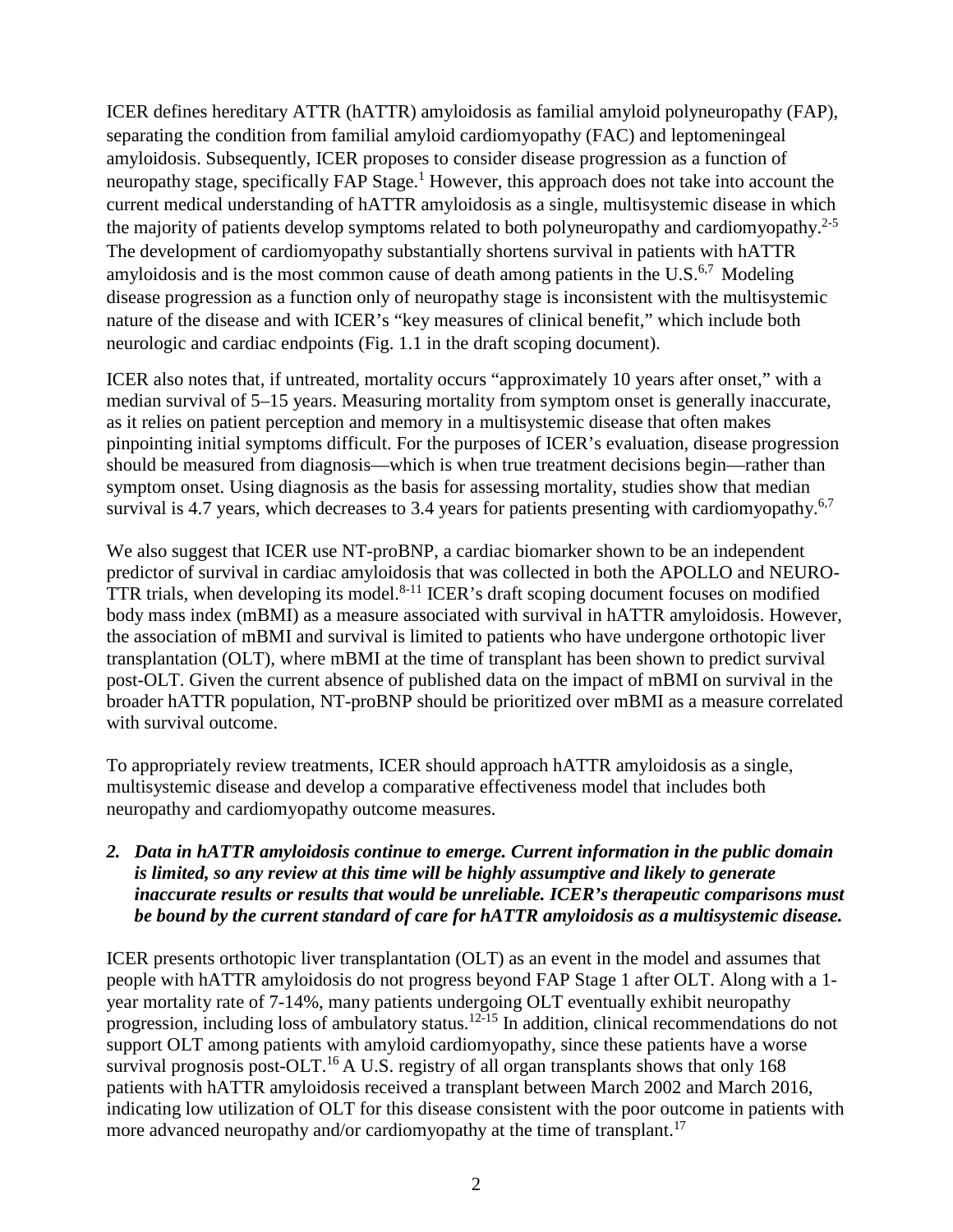In addition to OLT, ICER also suggests that it will include diflunisal, a generic NSAID that is not indicated in the U.S. for treatment of hATTR amyloidosis, as a therapeutic comparator for this review. There are no published data supporting the use of diflunisal to treat both the polyneuropathy and cardiomyopathy that occur together in most patients. Diflunisal is not recommended for use in patients with advanced renal disease or severe congestive heart failure, and carries a serious risk of gastrointestinal effects, all of which are common manifestations of hATTR amyloidosis. Moreover, an analysis of U.S. electronic medical records and claims in three separate databases shows use of diflunisal in less than 1-2% of all patients diagnosed with hATTR amyloidosis,<sup>18</sup> making its inclusion as a comparator inappropriate and inconsistent with real world standard of care.<sup>19-21</sup>

As neither OLT nor off-label use of diflunisal address the multisystemic nature of the disease or represent common treatment options for hATTR amyloidosis, ICER should disregard both for the purpose of this review. A fair and meaningful HTA process should use approved products for comparators, not promote off-label use in the absence of robust scientific evidence.

## *3. Given the dual burden of disease on patients and caregivers, the analysis must capture direct and indirect treatment impacts, in addition to safety and efficacy, relative to system and societal costs.*

ICER cites an estimate of \$154,819 as the lifetime cost of an untreated person with hATTR amyloidosis, which is inappropriate for many reasons. The estimate is based on direct health care costs incurred by patients with early onset V30M, a phenotype common in Portugal, but unique and different from the typical phenotypic expression of hATTR amyloidosis in late onset V30M and non-V30M patients in the U.S. $^{22-24}$  Also, as ICER's framework purports to consider the value of treatment to a wide array of stakeholders, a more appropriate calculation of lifetime cost of treatment must consider high disability, lost productivity and lost wages of both patients and caregivers, as well as larger social impacts of the disease.

We strongly encourage ICER to consider patient and caregiver perspectives as provided through contextual considerations consistent with its ultra-rare framework. These perspectives will demonstrate the urgent need for broad access to disease-modifying treatments, such as patisiran, that halt and potentially reverse disease progression.

Patients and their families face significant disease burden and have no approved treatment options today. Any review intended to inform access and treatment decisions should be conducted when published evidence is sufficient to make those evaluations accurate; therefore, we reiterate our strong recommendation to postpone the review. Should the review move forward, we urge ICER to incorporate the foregoing recommendations consistent with approaching hATTR amyloidosis as a multisystemic hereditary disease. Thank you very much for your consideration.

Sincerely,

Pritesh Gandhi Vice President, Medical Affairs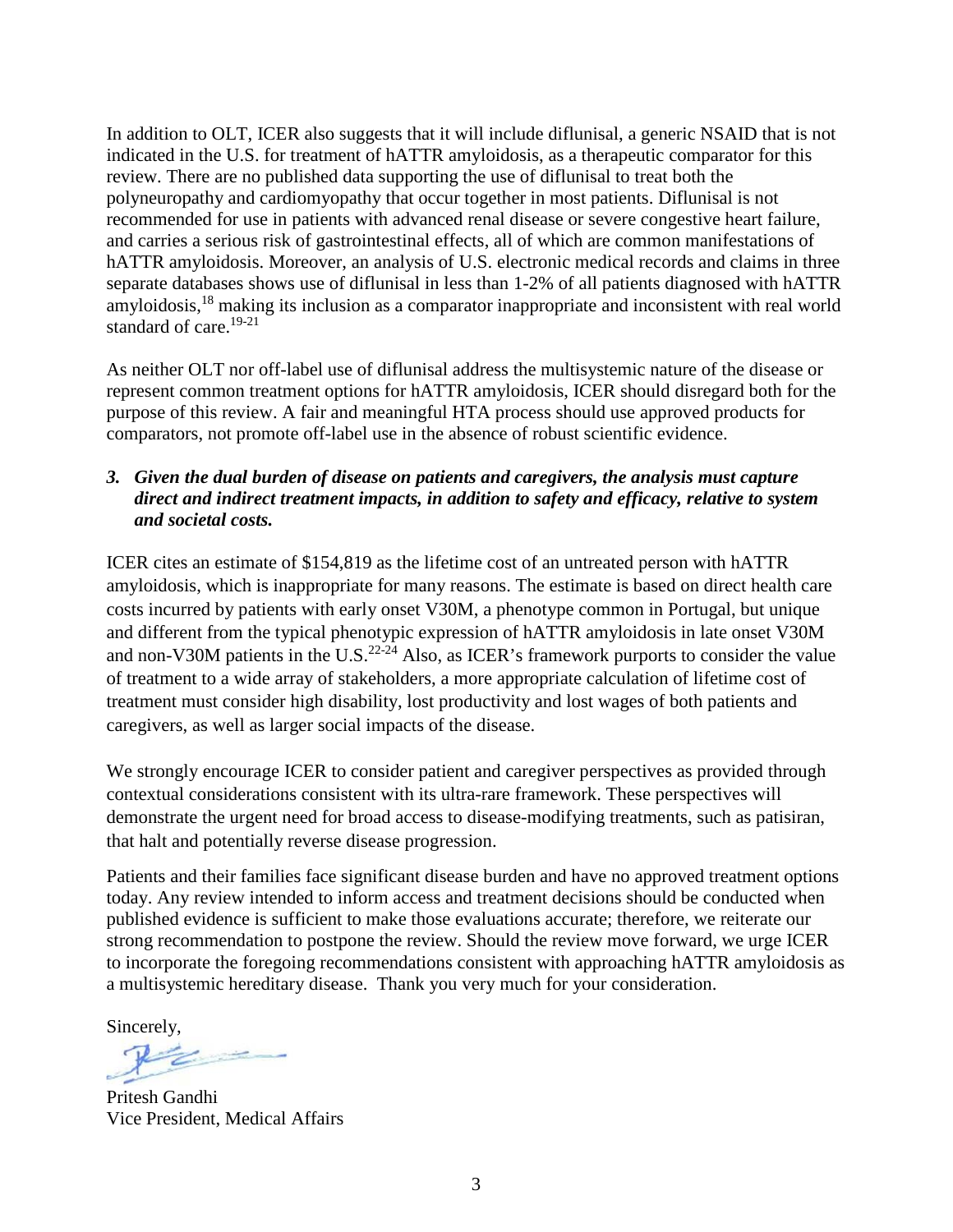#### **References**

- 1. Coutinho P, da Silva AM, Lima JL, et al. Amyloid and amyloidosis: proceedings of the Third International Symposium on Amyloidosis, Povoa de Varzim, Portugal, 23-28 September 1979. Amsterdam: Excerpta Medica; 1980:88-98.
- 2. Wixner J, Mundayat R, Karayal ON, et al. THAOS: gastrointestinal manifestations of transthyretin amyloidosis – common complications of a rare disease. *Orphanet J Rare Dis.*  2014; 9:61.
- 3. Connors LH, Lim A, Prokaeva T, Roskens VA, Costello CE. Tabulation of human transthyretin (TTR) variants, 2003. *Amyloid.* 2003;10(3):160-84.
- 4. Adams D, Gonzalez-Duarte A, O'Riordan W, et al. *Patisiran, an investigational RNAi therapeutic for the treatment of hereditary ATTR amyloidosis with polyneuropathy: results from the Phase 3 APOLLO study.* Presentation at EU ATTR Meeting (Nov 2, 2017). Available at: http://www.alnylam.com/wp-content/uploads/2017/11/EU-ATTR-2017\_APOLLO-TRL\_CAPELLA\_FINAL\_2Nov2017.pdf.
- 5. Ionis Pharmaceuticals. Inotersen ATTR Webcast. Presented 2 November 2017.
- 6. Gertz MA, Kyle RA, Thibodeau SN. Familial amyloidosis: a study of 52 North American-born patients examined during a 30-year period. *Mayo Clin Proc.* 1991;67(5):428-40.
- 7. Swiecicki PL, Zhen DB, Mauermann ML, et al. Hereditary ATTR amyloidosis: a singleinstitution experience with 266 patients. *Amyloid*. 2015;22(2):123-31.
- 8. Kristen AV, Mauer MS, Rapezzi C, et al. Impact of genotype and phenotype on cardiac biomarkers in patients with transthyretin amyloidosis – Report from the Transthyretin Amyloidosis Outcome Survey (THAOS). *PLoS One*. 2017;12(4):e0173086.
- 9. Klaassen, SHC, et al. Late onset cardiomyopathy as presenting sign of ATTR A45G amyloidosis caused by a novel TTR mutation (p. A65G). *Cardiovascular Pathology*. 2017;29: 19-22.
- 10. Gillmore JD, Damy T, Fontana M, Hutchinson M, et al. A new staging system for cardiac transthyretin amyloidosis. *Eur Heart J*. 2017.
- 11. Grogan M, Scott CG, Kyle RA, et al. Natural history of wild-type transthyretin cardiac amyloidosis and risk stratification using a novel staging system. *J Am Coll Cardiol.*  2016;68(10):1014-20.
- 12. Adams D, Buades J, Suhr L, Obici L, Coelho T. Preliminary assessment of neuropathy progression in patients with hereditary ATTR amyloidosis after orthotopic liver transplantation. Presented at First European Congress on Hereditary ATTR amyloidosis (Nov 2-3, 2015), https://ojrd.biomedcentral.com/track/pdf/10.1186/1750-1172-10-S1- P19?site=ojrd.biomedcentral.com.
- 13. Yamamoto S, Wilczek HE, Nowak G, Larsson M, Oksanen A, Iwata T, et al. Liver transplantation for familial amyloidotic polyneuropathy (FAP): a single-center experience over 16 years. *Am J Transplant*. 2007;7(11):2597-604.
- 14. Takei Y, Ikeda S, Ikegami T, Hashikura Y, Miyagawa S, Ando Y. Ten years of experience with liver transplantation for familial amyloid polyneuropathy in Japan: outcomes of living donor liver transplantations. *Intern Med*. 2005;44(11):1151-6.
- 15. Sa Couto PB, F.; Esteves, S.; Aragão, I. Comparison of outcome data after liver transplant: familial amyloid polyneuropathy (Portuguese type) recipients versus classical indications for liver transplant. *Eur J Anaesth*. 2010;27(47):13.
- 16. Carvalho A, Rocha A, Lobato L. Liver transplantation in transthyretin amyloidosis: issues and challenges. *Liver Transplant.* 2015;21:282-92.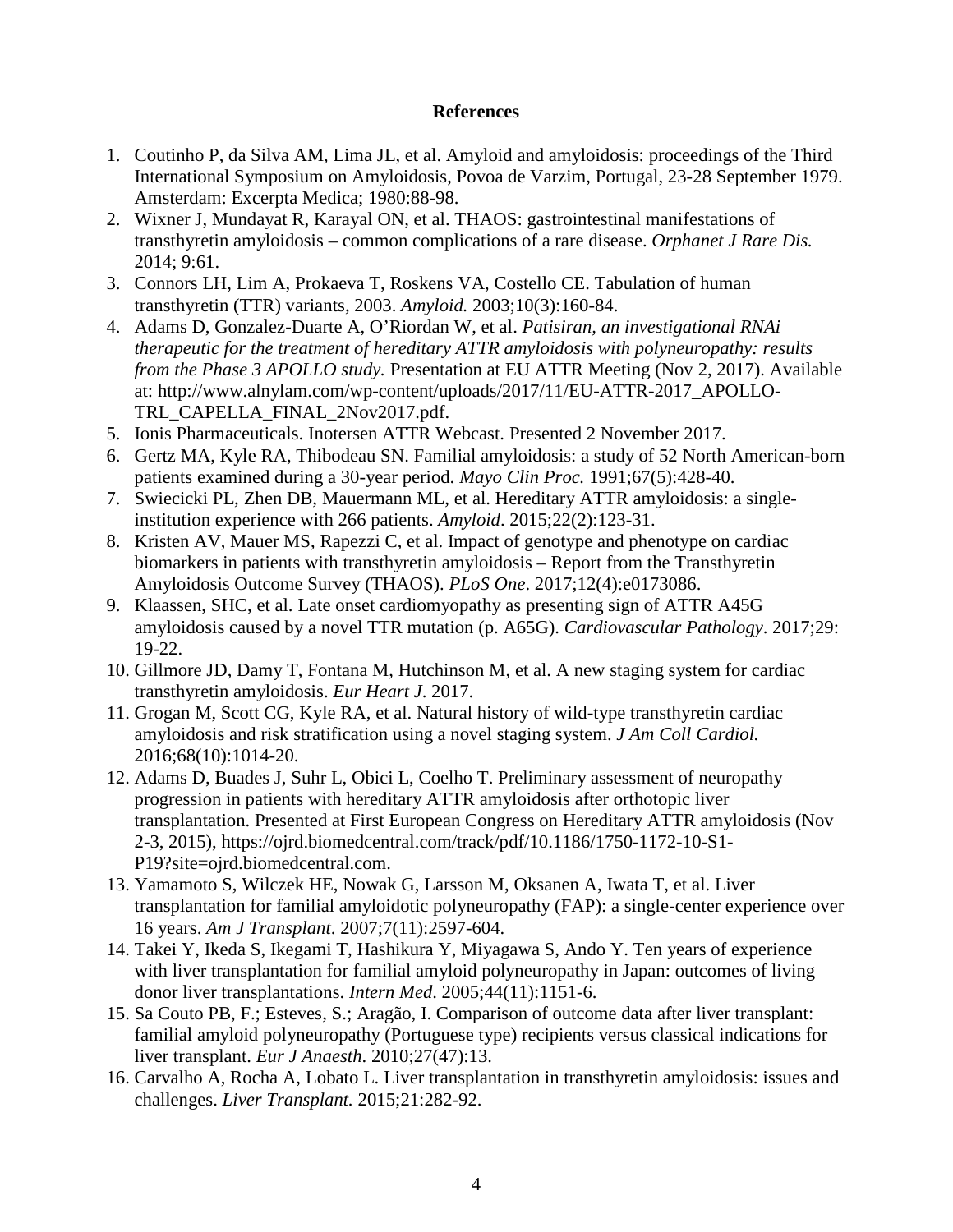- 17. Brandman D, Živković SA, Irish W, et al. *Characteristics of patients with hereditary transthyretin-mediated amyloidosis on the US liver transplant waiting list.* Presentation at EU ATTR Meeting (Nov 2, 2017).
- 18. World Health Organization. International Statistical Classification of Diseases and Related Health Problems 10<sup>th</sup> Revision: E85.0 (non-neuropathic heredofamilial amyloidosis), E85.1 (neuropathic heredofamilial amyloidosis), E85.2 (heredofamilial amyloidosis, unspecific).
- 19. MarketScan® Commercial and Medicare Databases. Data from January 1, 2011 to October 31, 2017, including Early View (April 1, 2017 – October 31, 2017). Available at: http://truvenhealth.com/Markets/Life-Sciences/Products/Data-Tools/MarketScan-Databases.
- 20. HealthCore Integrated Research Database (HIRD<sup>®</sup>). Data from January 1, 2006 to February 28, 2017. Available at: https://www.healthcore.com/database/.
- 21. TriNetX, Inc. Search date March 1, 2018. Available at: https://www.trinetx.com/biopharma/.
- 22. Adams D, Théaudin M, Cauquil C, Algalarrondo V, Slama M. FAP neuropathy and emerging treatments. *Curr Neurol Neurosci Rep.* 2014; 14:435.
- 23. Adams D, Coelho T, Obici L, Merlini G, Mincheva Z, Suanprasert N, et al. Rapid progression of familial amyloidotic polyneuropathy: a multinational natural history study. *Neurology*. 2015;85(8):675-82.
- 24. Coelho T, Maurer MS, Suhr OB. THAOS The Transthyretin Amyloidosis Outcomes Survey: initial report on clinical manifestations in patients with hereditary and wild-type transthyretin amyloidosis. *Curr Med Res Opin*. 2013;29(1):63-76.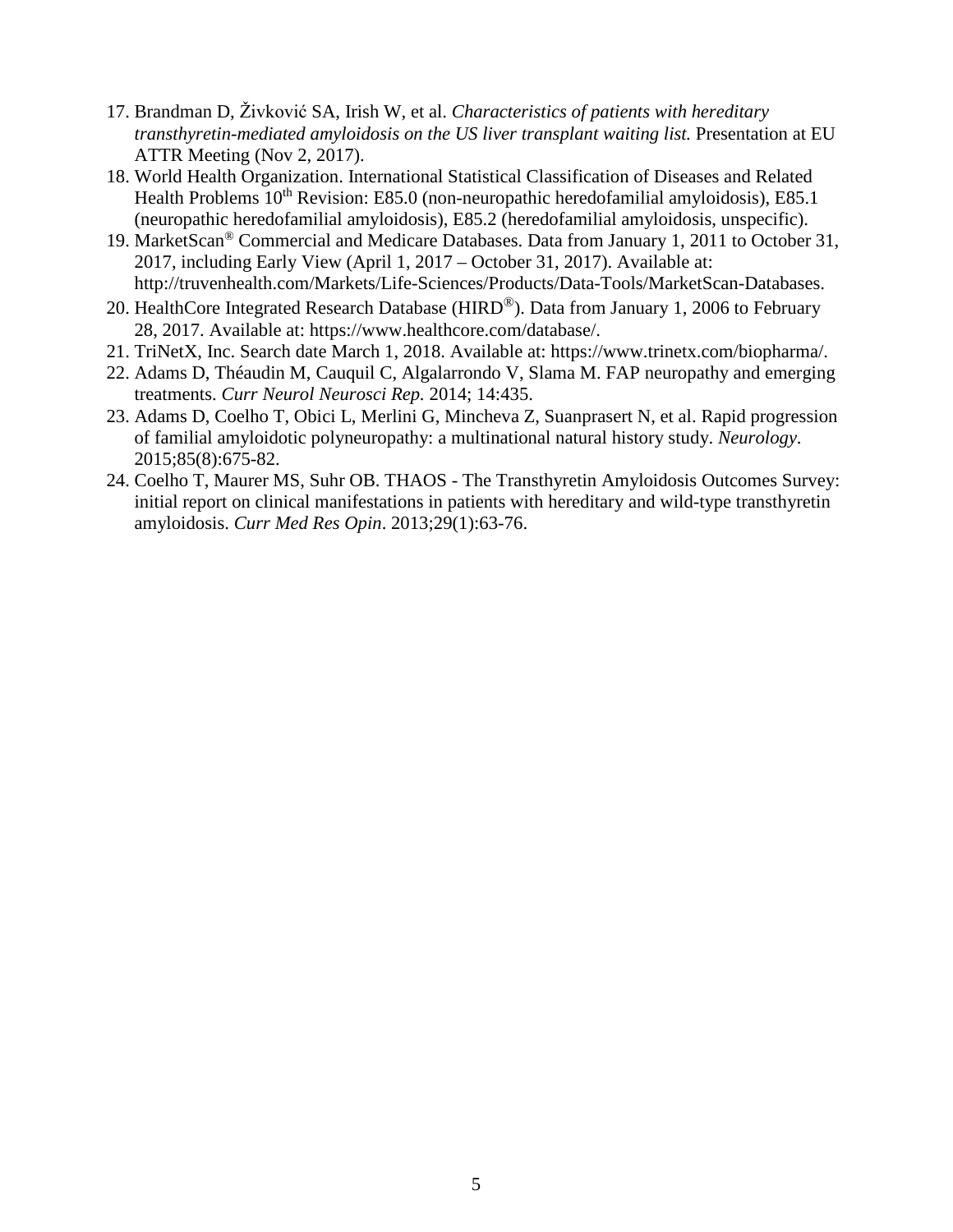

## **ICER review of Inotersen and Patisiran for Hereditary Transthyretin Amyloidosis Amyloidosis Research Consortium comments on draft scoping document - April 2018**

## **About the Amyloidosis Research Consortium (ARC)**

ARC was established as a non-profit organization in 2015 to accelerate development of and access to new and innovative treatments for systemic amyloidosis. We are focused on developing the critical research tools, assets and infrastructure needed to drive progress in both commercial and academic research.

ARC builds collaborations across industry, academia, regulatory and other relevant stakeholders to align research strategies, ensuring that scarce research resources are optimized and directed to prioritised areas. We are also focused on understanding patients' unmet needs and ensuring the successful approval, adoption and diffusion of valuable new treatments and diagnostic tests.

#### **Comments on draft scoping document**

### **1. Proposed patient population for the review**

The scoping document states that 'the population of focus for the review is adults with hereditary (hATTR) amyloidosis, formerly known as familial amyloid polyneuropathy (FAP).' This is not an accurate description of hATTR. hATTR is characterized by the deposition of amyloid derived from transthyretin in various organs and tissues, including peripheral nerves and the heart. hATTR-FAP and familial amyloid cardiomyopathy (hATTR-FAC) – also known as hATTR-PN and hATTR-CM - are two clinical presentations of hATTR, but they are not mutually exclusive; many hATTR patients will experience both polyneuropathy and cardiomyopathy.

For the avoidance of doubt, the background and population sections should clarify that this is a multi-systemic disease. While all patients in the studies for the drugs under review had familial amyloid polyneuropathy (hATTR-FAP or hATTR-PN), patients may have also had cardiac involvement; as such, exploratory cardiomyopathy endpoints were also included in the studies and may be relevant for this evaluation.

#### **2. Current treatment of hATTR**

ARC considers it important to clearly outline the current treatment paradigm for the hATTR patient population to set the right context for the evaluation of the new treatments. Currently there is no licensed or off-label disease-modifying treatment approach that constitutes standard of care in hATTR.

Tafamadis is not approved by the FDA for hATTR-FAP and clinical trials for use of tafamidis in hATTR-CM remain ongoing. Some patients continue to receive open-label treatment with patisiran or inotersen following their participation in controlled studies, or through each product's expanded access program.

While liver transplantation is a potential treatment, it is only indicated for a very small minority of this patient population with very early stage polyneuropathy. Furthermore, due to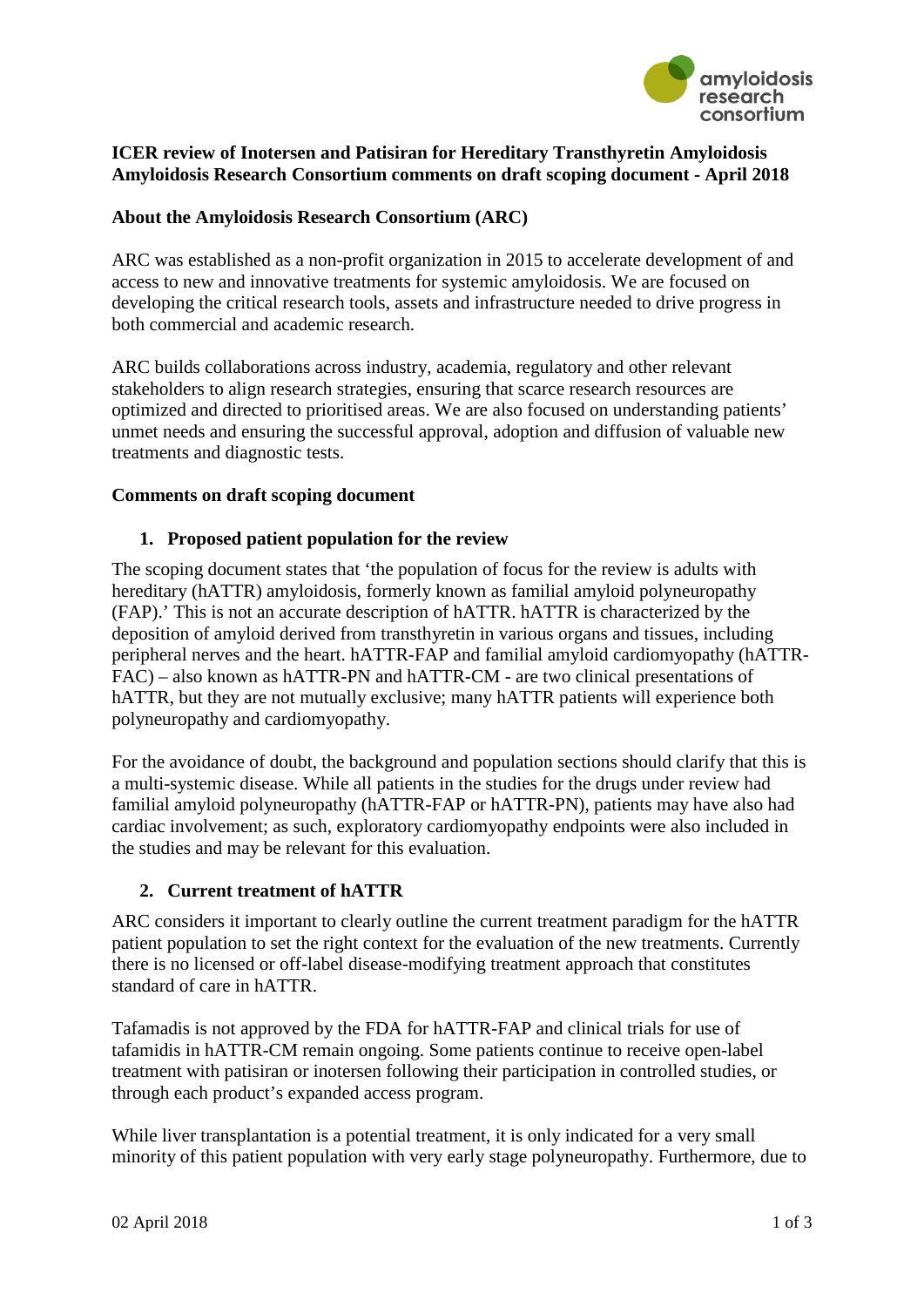

personal preference, concern over transplant-related risks and shortage of organ availability, very few patients receive this treatment.

The scoping document refers to diflunisal as being 'currently considered first line treatment'. Diflunisal is used off-label with a considerable number of hATTR patients. However, it is contraindicated for certain patients (for example, those who are on anticoagulants). It is also unlicensed for this patient population and there is only limited evidence of its effectiveness. Clinical experts tell us that while it is used in the absence of alternatives, there is no clear evidence of its effectiveness. As such we do not think it is an appropriate comparator for this evaluation.

Symptom management approaches are the basis of current standard of care alongside diflunisal. These approaches do not delay the course of the disease but can alleviate disabling symptoms and improve quality of life, for example, by reducing neuropathic pain (e.g. gabapentin) and improving autonomic function, particularly gastrointestinal symptoms (e.g. immodium, codeine, erythromycin and rarely colostomy), cardiac function (e.g. diuretics) and blood pressure control. To this end, ICER should consider the main symptom management approaches as being the mainstay of standard treatment.

# **3. Analytic framework – direct comparison**

hATTR patients and their families are eagerly anticipating the availability of the two treatments covered by this evaluation (patisiran and inotersen) as well as future new licensed treatments that have the potential to modify and delay progression of their disease.

We note in the analytic framework that ICER intends to directly compare patisiran and inotersen should data allow. Despite some obvious similarities between the two drugs they should not, however, be considered as equivalent. Both drugs offer considerable potential benefits and a significant step change in the management of hATTR. ARC believes it is important that both options should be available for patients and their physicians to choose from, based on personal preference, feasibility and other factors.

From a patient perspective the different administration of these drugs is a critical consideration alongside the differences in their potential efficacy benefits and side-effects. For many patients, regular infusions in hospital or in alternative setting (patisiran) will not be feasible or desirable, while for other patients such a regimen may be feasible and/or preferred over inotersen after consideration of all the factors associated with both treatments.

In addition, should patients need to discontinue one of the treatments for any reason (for lack of efficacy or undesired effects) they should have the option of trying an alternative. Assuming equivalence could limit choice for clinicians and patients and jeopardise their to effectively manage the disease.

# **4. Analytic framework – potential other benefits and contextual considerations**

This patient population has very significant unmet need. The disease is extremely debilitating and life-limiting for which current standard of care is predominantly limited to symptom management.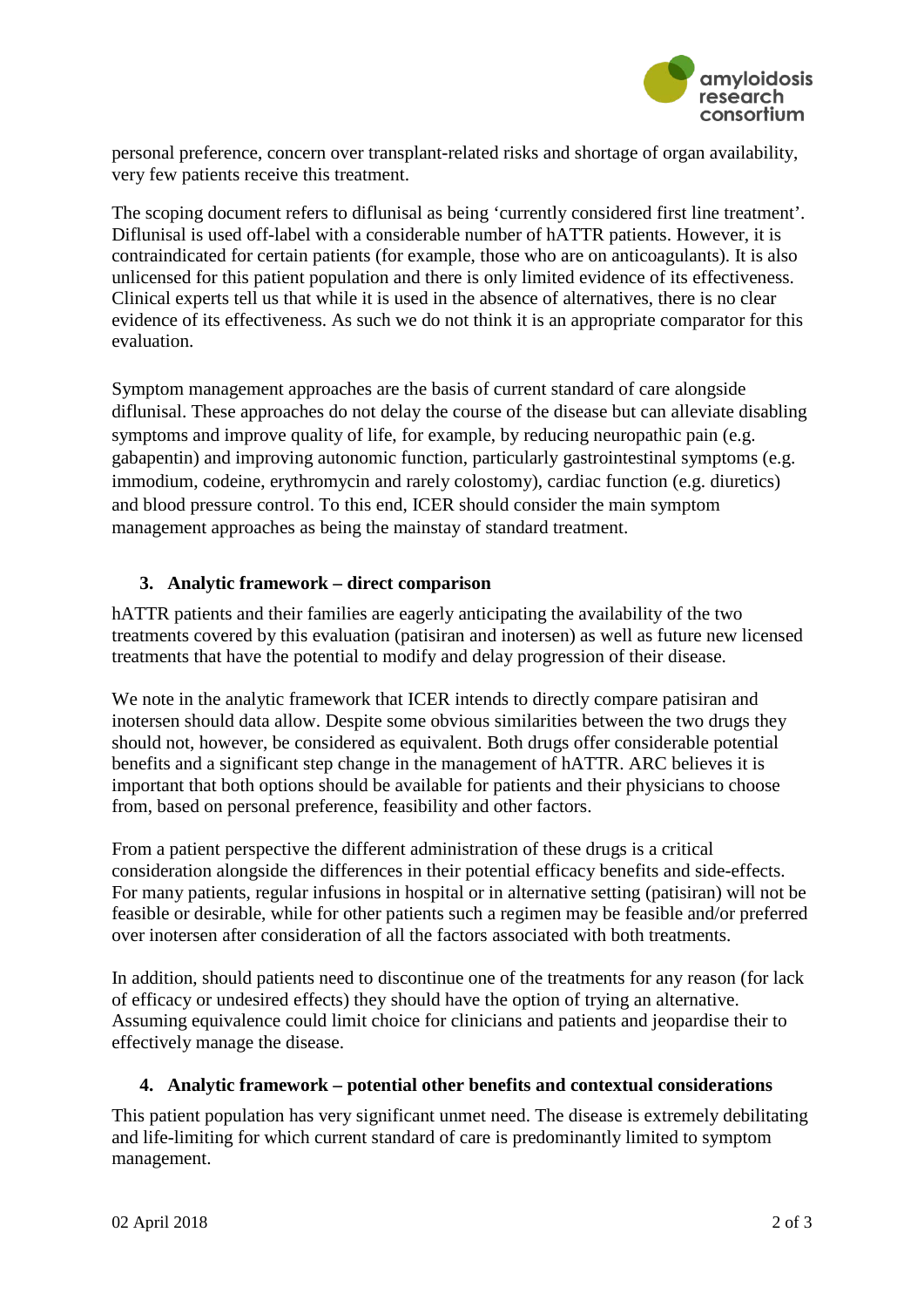

The physical effects of the disease impact the ability of many patients to function day-to-day and to participate in family, work and social activities. As symptoms deteriorate, many patients are no longer able to be independent. They may lose the ability to walk, drive and work, leading to additional financial, emotional and caregiver burden.

The disease causes a tremendous emotional burden, and this often extends to caregivers and family members. The hereditary nature of the disease means many patients have been caregivers for loved ones before succumbing to the disease themselves and live with the knowledge that they may pass it onto their children. The disease has a substantial lifelong impact on entire families.

The disease places a significant burden on family members as they provide physical and emotional care to patients while experiencing a considerable emotional burden of their own in dealing with the realities of the disease. Family members often become full or part-time caregivers with consequences on their work, social and financial situations.

In offering an option that can stabilize and stop further deterioration these new treatments can make a considerable improvement to patients' and families' quality of life. Effective control of the disease could support patients and caregivers to remain at work, retain independence and participate in family and wider life. It could also significantly reduce patients' reliance on and use of supportive care treatments.

The technologies themselves are also innovative in the way they offer a novel treatment approach for this disease. To date there are no alternatives that inhibit the production of transthyretin, thereby slowing the progression of the disease.

In providing an effective disease-modifying option, these treatments represent a significant step change in the potential management of hATTR and in meeting the unmet need of this patient population.

There are numerous health benefits that are not fully captured by the clinical data. hATTR is a heterogenous disease and patients are affected by symptoms in different ways. Fatigue, peripheral neuropathy, gastrointestinal events, incontinence, erectile dysfunction, muscle weakness, pain, insomnia and vision problems are particularly cited by patients and family members in our research as having a significant impact on their quality of life. Not all of these are captured by the clinical data or quality of life tools, yet it is important to recognise that control of the disease could improve the specific symptoms that matter most to patients.

We have conducted several projects on patients' needs and preferences in relation to treatment. In 2015 ARC hosted an externally led Patient-Focused Drug Development meeting with the FDA to share with the Agency and other stakeholders the perspectives of people living with systemic amyloidosis, its impact on their daily lives, and their perspectives on approaches to treating amyloidosis. We have attached the resulting *Voice of the Patient* report to this submission to help inform this evaluation.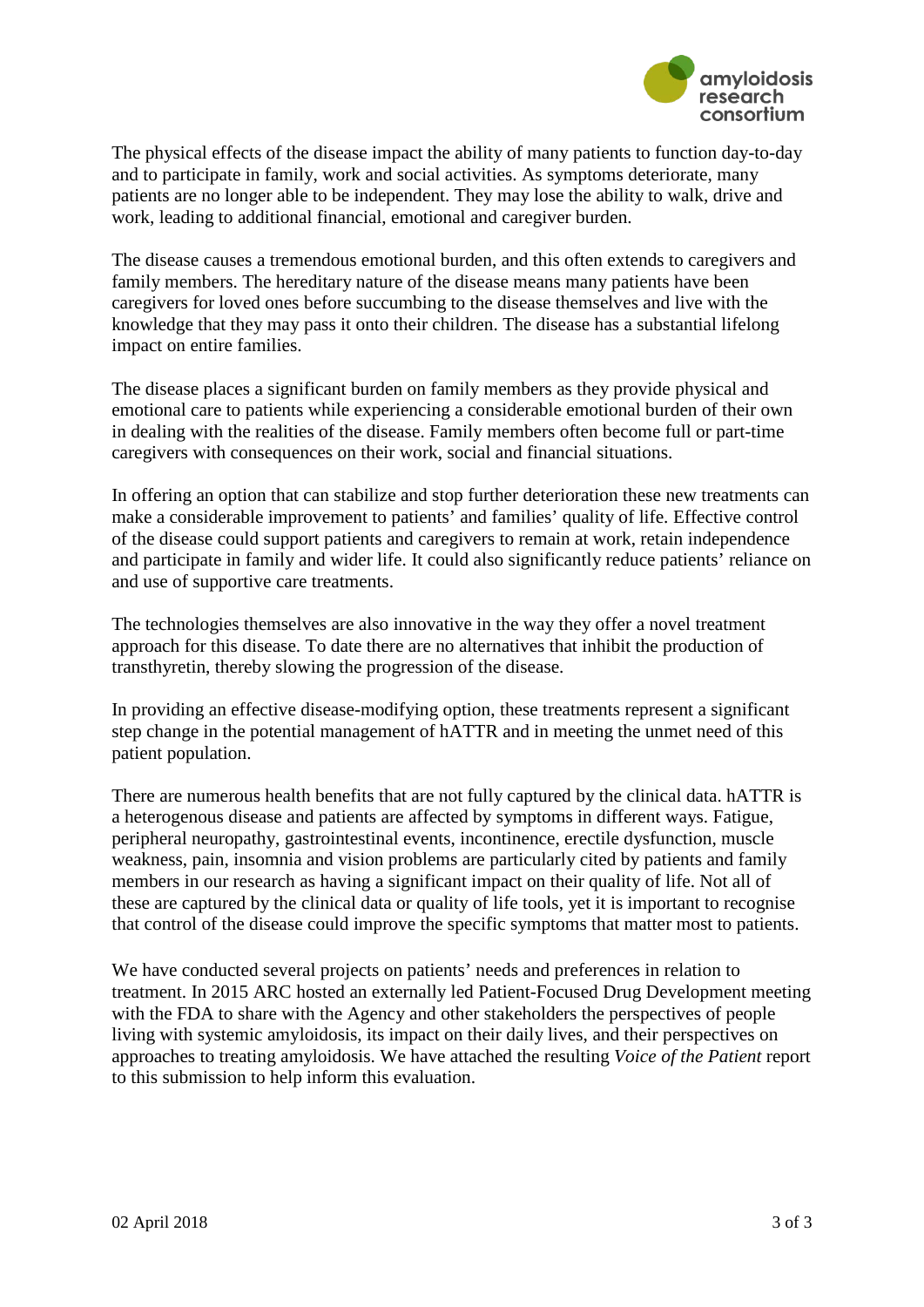To Whom It May Concern:

My name is Susan. Our family has Familial Amyloidosis ATTR 60ALA (now referred to as hATTR Amyloidosis.) My mother and her three brothers all died of this disease. One of my brothers is in Stage Two of this disease; the other in Stage One. My sister was the first to die in our generation of the disease Oct. 2, 2014. I too have the mutation. As the youngest I am as yet asymptomatic. I have been a caregiver and watched my loved ones die one by one.

Our family was one of the fortunate ones in that our uncle found what the disease was in the early 1990's after five years of suffering severe and baffling symptoms. He went to several specialists in that time period including gastro-intestinal specialists, cardiologists, internists, and neurologists in Seattle. He was unable to get a diagnosis. He decided to go to Mayo Clinic Rochester where he met Dr. Morie Gertz and was diagnosed. Although there was no cure or even hope of one at least he did find out and no one else had to go through years of countless visits to specialists, knowing that something was terribly wrong and getting no answers.

My mother lived the longest with the disease, almost 12 years from onset; her brothers were 6, 8, and 9 years at the onset of serious symptoms of hATTR Amyloidosis. All had carpel tunnel syndrome much younger as well as eye problems such as dry eyes and retinal detachment. The first more life threatening symptoms were gastro-intestinal, with drastic and unexplained weight loss, fatigue, then cardio issues as well as more severe peripheral-neuropathy symptoms. The progression of the disease and life expectancy of each individual depended on which part of the body was most affected and the progression thereof.

The second generation, our generation is now experiencing the same things. I am speaking for all my extended family as well. Out of 22 people tested for this mutation within three generations 18 tested positive. Even early onset symptoms can severally disrupt the lives of the patient and caregivers. It makes it difficult to travel or even leave the house at times. It is not a pleasant way to die; it can be long and agonizing. The last years and months no one should have to endure. The last two to three years, sometimes my mother and sister would have good days, then it went to a few good hours in a day, then down to minutes in a day, at the end there is none. I have watched this disease cost loved ones their jobs, drain their finances and put huge emotional stress and even physical strain on their loved ones that desperately try to care for them and make them as comfortable as possible.

My sister lived only four years from the onset of this disease. She went from walking by grabbing furniture, not being able to leave home, then to a walker and finally in a wheelchair in a matter of months. She fell several times. She could not eat without feeling nausea after and having to immediately lie down. It did not matter what or how small a meal she ate. She was either extremely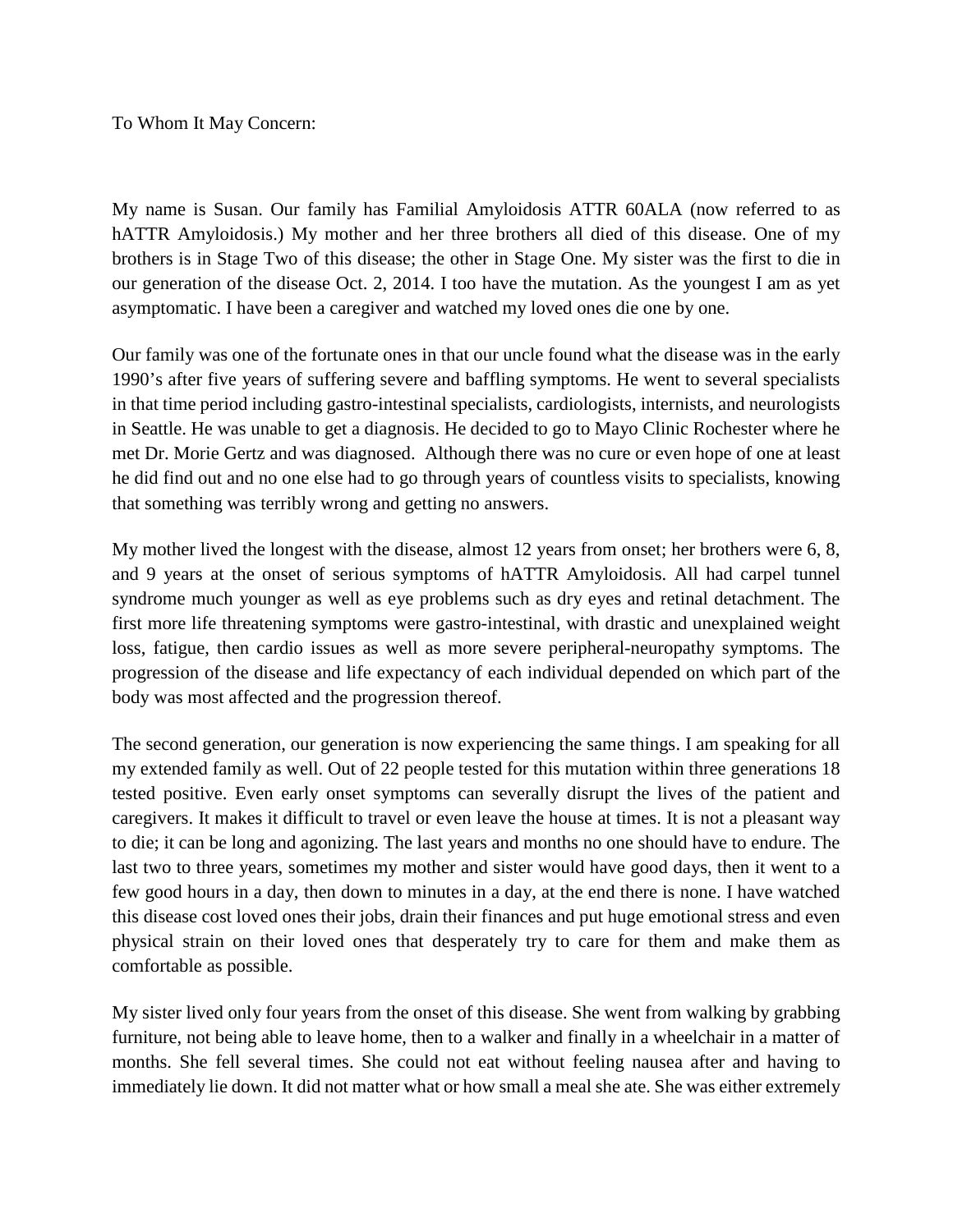constipated or had bouts of diarrhea. The last several months she needed total assistance with dressing, bathing, going to the bathroom, and she could not prepare her own food. My sister could no longer write or use her hands except to grasp a spoon with her fist to eat and that with much effort. She was constantly thirsty all the time and it could not be quenched. At times even just a small amount of water would foam back up her throat and into her mouth. She died at home totally bedridden at 88 pounds.

To know what is coming is overwhelming and beyond frightening. I fight the fear and depression. The fear and worry is doubled because I know my son may have it also. Now triple that mental and emotional anguish by those that have to worry for their darling grandchildren. You try to not let this disease define you, yet you cannot escape, you cannot forget those last days of your loved ones, you cannot help but feel terrible for those going through it now and stand by helpless.

I do not want my husband to change my diapers when my time comes. I do not want my husband, son and his wife whom I love so dearly watch me slowly waste away until there is nothing left of my body it is so emaciated. I do not want them to have that last picture in their mind of me as I do my beloved mother and sister.

The last generation had no hope, now at long last we do have hope with the innovative therapeutic RNAi Patisiran and antisense Inotersen that target RNA to stop the production of mutated protein. My brother was on one of these trials and he was fortunate that he did not get the placebo. His improvement scores were dramatic for FAP. His pain in his legs from neuropathy lessoned greatly within 3-4 months. By six months he could resume many of the activities he could not do for a very long time. He was able to enjoy taking his grandkids for walks, play with them, he even built them a tree fort. There is no way he could have done any of those things without the medication. He and our entire family know he would be bedridden by now or not here with us if not for this innovative medication.

My family has prayed for a miracle for thirty years. These treatments that are waiting for FDA approval are the miracle that we have been reassuring our children would come. Now we do not have to wonder if we were just telling our children this to ease our own fear and theirs. This is real, this is now. All families with hATTR Amyloidosis now have the chance to live a full and productive life. We are truly thankful.

Sincerely,

Susan E Bye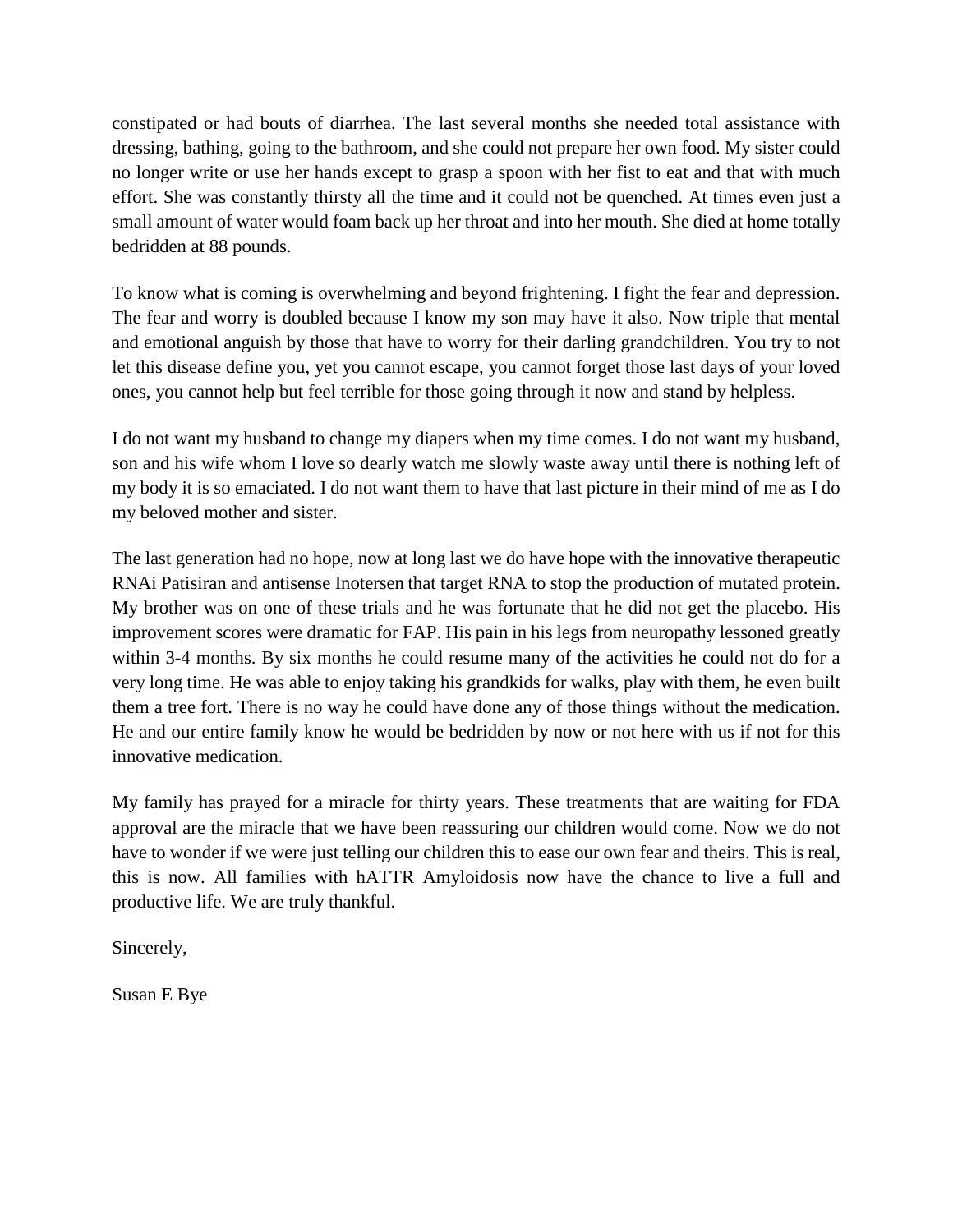Akcea Therapeutics Response to ICER's Scoping Document on Inotersen and Patisiran for Hereditary Transthyretin Amyloidosis: Effectiveness and Value

### 1. Disease description

Hereditary transthyretin amyloidosis (hATTR) is an autosomal dominant hereditary disease that is caused by many genetic variants, affecting a single-copy gene, but with two principal clinical manifestations – a predominantly neurologic phenotype and a predominantly cardiac phenotype. A considerable overlap in symptoms is common in many patients. As we learn more about hATTR, the disease descriptions including Familial Amyloid Polyneuropathy (FAP) and Familial Amyloid Cardiomyopathy (FAC), are being replaced by hATTR alone, or with a descriptor of the predominant clinical manifestation – e.g., hATTR with symptoms of neuropathy.

We believe that the multiplicity of symptoms that patients may experience is important to recognize and understand, and incorporate into any evaluation of new treatments, as it paints a more complete picture of the devastating nature of the disease, particularly in its advanced stages. Over time, the amyloid deposits in the peripheral nervous system can cause symptoms of polyneuropathy such as pain, loss of sensation and weakness in the hands, arms, legs or feet. In some cases, the autonomic nervous system, which controls involuntary body functions such as blood pressure, heart rate, and digestion, may also be affected by amyloidosis.

The multiple symptoms, late diagnosis and progressive nature of the disease create a disease state that has significant patient burden and reduced life expectancy. In the later stages of the disease, patients can experience devastating impacts on their functional capability and quality of life, and the disease can also take its toll on caregivers and other family members.

# 2. Epidemiology

While the exact prevalence of hATTR is unknown, we believe that the estimates of 10,000 people worldwide with hATTR with symptoms of polyneuropathy is reasonable. We think that this scoping document should also include an estimate of the US prevalence, as the document is intended to inform healthcare decision-makers in the US, as they prioritize their coverage policies for hATTR patients. The estimate of 1 per 100,000 in the US has been published by a leading researcher in the field, which would put the US prevalence between 3,000 and 3,500.

# 3. Treatment

In the scoping document, the use of diflunisal (as first-line treatment) is supported by a statement that it "significantly reduced progression of neurologic impairment at two years, and preserved quality of life compared to placebo". For fair balance you should add that these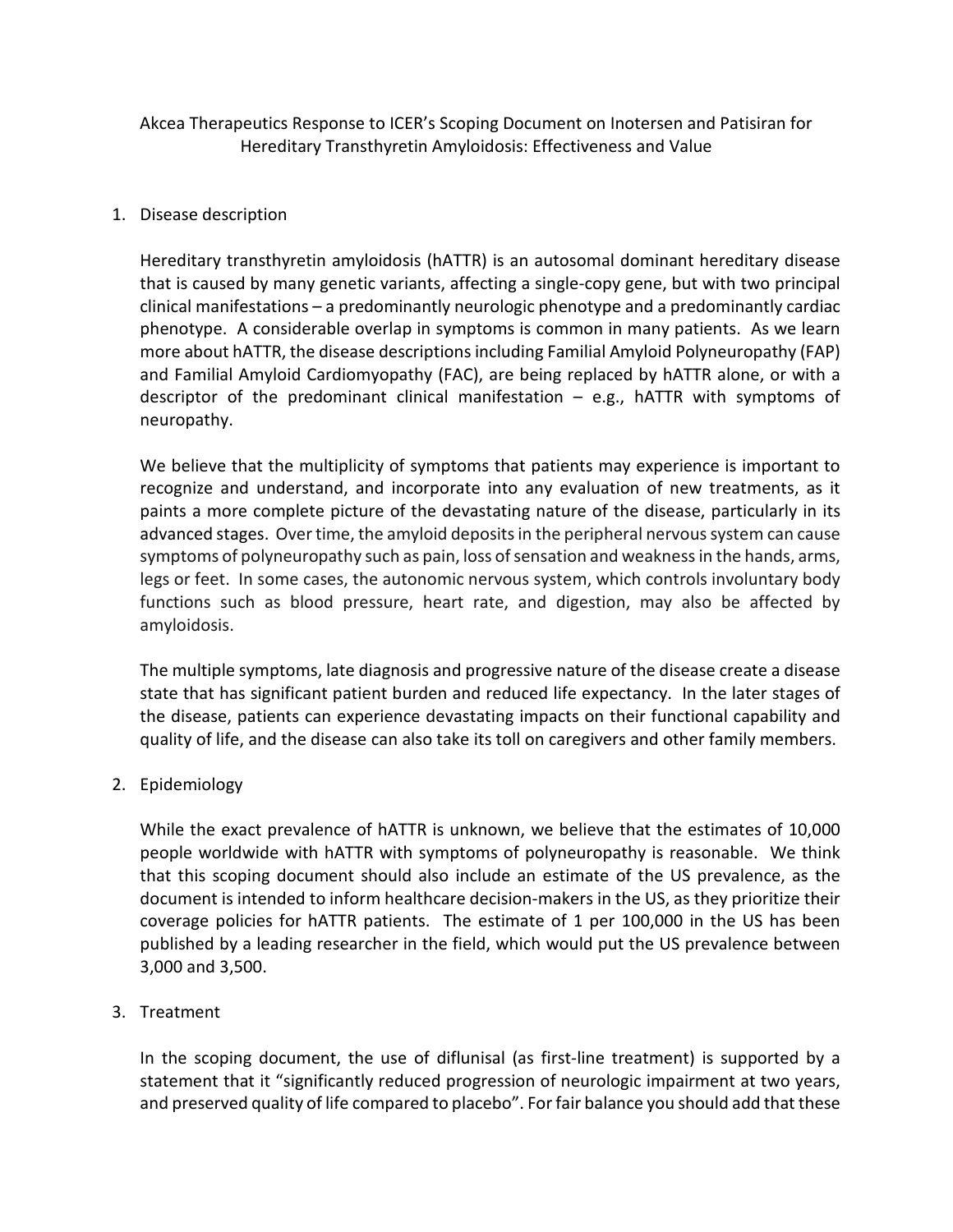results need to be carefully considered as the attrition rate in the study exceeded 50% in the first year. In addition, as an NSAID, diflunisal may not be suitable for patients with significant renal or cardiac impairment, both of which are common in patients with hATTR.

Regarding tafamidis, it should be noted that its approval in the European Union and several South American and Asian countries is for patients with Stage 1 (early) disease only, and it was only studied in a randomized controlled trial in patients with the Val30Met mutation.

With regard to the translation of surrogate outcomes to clinical benefit, in the pivotal NEURO-TTR study, in the Inotersen-Ionis treatment group, robust reduction in circulating TTR levels was observed throughout the 15-month treatment period and was correlated with clinical improvement measured by the two primary end-points in the study. Positive data was also demonstrated with patisiran for similar endpoints in a similar patient population thereby validating reduction of TTR as a biomarker for effectiveness of treatment in hATTR. The exact relationship between reduction in serum TTR and slowing or halting of disease progression has yet to be established, however, based on the data we have generated it is likely that there is a threshold effect rather than a direct proportionality between TTR reduction and clinical benefit.

### 4. Stakeholder Input

We welcome the inclusion of input from patients, their families, and patient advocates in the proposed evaluation, as the impact of the disease on patients and their families is both significant and complex. Patient advocacy groups have been a steadfast source of support for patients in the absence of any effective treatments for the disease, and have an important and valuable role to play in the current and future care of hATTR patients.

#### 5. Analytic Framework

The inclusion of diflunisal as a comparator in the proposed analytic framework is problematic. As mentioned earlier, diflunisal is and NSAID and may not be suitable for patients with significant renal or cardiac impairment, both of which are common in patients with hATTR.

With regard to Table 1.1 – Key Outcomes and Harms, in addition to the adverse events related to the interventions themselves, the analysis should include the potential harms related to co-administered drugs, such as the pre-treatment of patients with systemic corticosteroids in advance of patisiran infusion as this was the treatment regimen in their pivotal study and will likely be included in the product label. Additionally, while "Injection Site Reactions" is listed as a potential harm, "Infusion Site Reactions" has been omitted. The types and severity of reactions can be very different between injection sites and infusion sites, and both these harms should be listed.